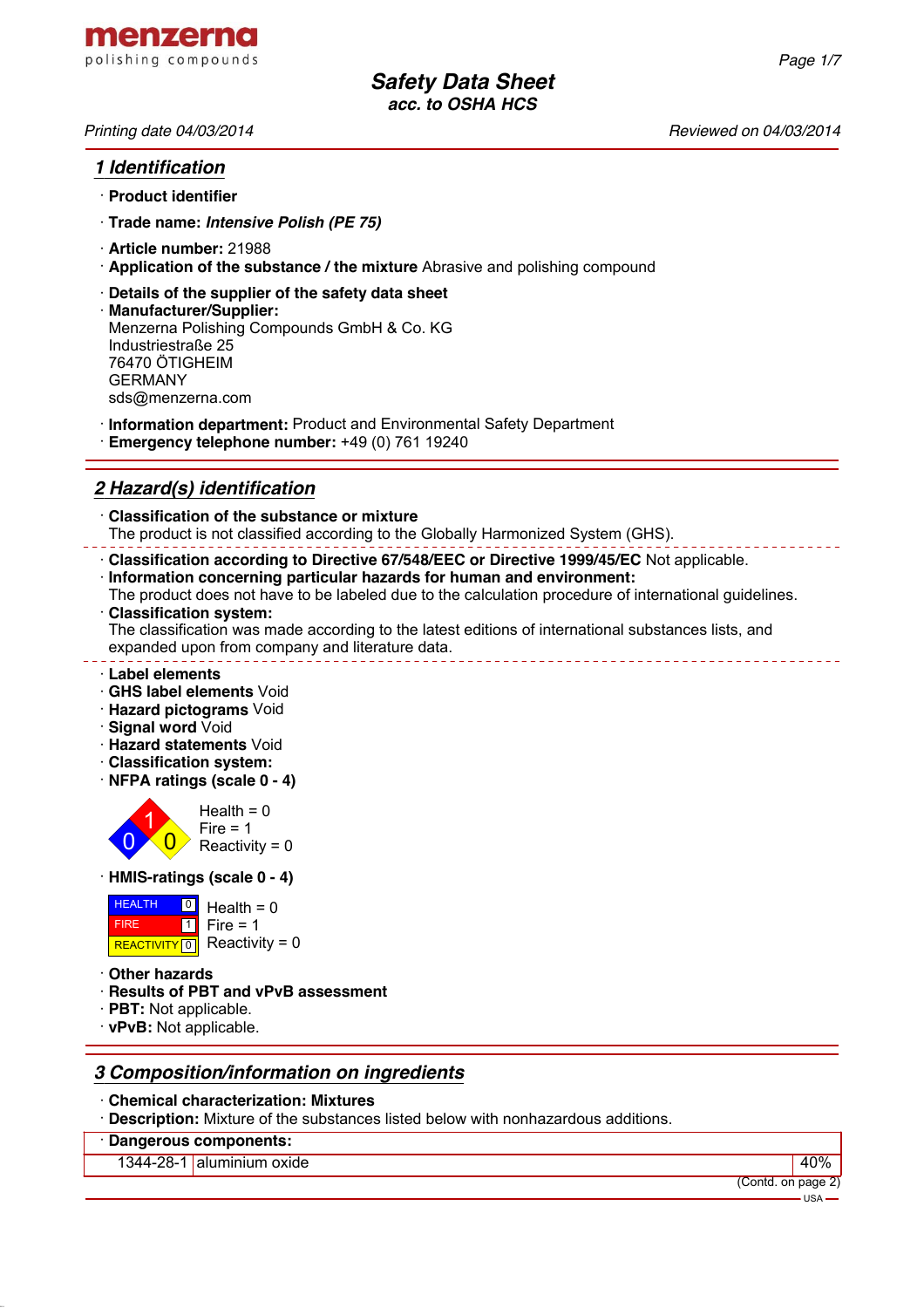menzerna polishing compounds

*Printing date 04/03/2014 Reviewed on 04/03/2014*

**Trade name:** *Intensive Polish (PE 75)*

|                                                                      | (Contd. of page 1) |
|----------------------------------------------------------------------|--------------------|
| 64742-56-9 Distillates (petroleum), solvent-dewaxed light paraffinic | 11%                |
| $\otimes$ Asp. Tox. 1, H304                                          |                    |
| 102-71-6 2,2',2"-nitrilotriethanol                                   | $1.8\%$            |
| · Non hazardous ingredients                                          |                    |
| 67701-08-0 Fatty acids, C16-18 and C18-unsatd.                       | 10%                |
| 7732-18-5 water, distilled, conductivity or of similar purity        | 37.2%              |
|                                                                      |                    |

## *4 First-aid measures*

- · **Description of first aid measures**
- · **General information:** No special measures required.
- · **After inhalation:** Supply fresh air; consult doctor in case of complaints.
- · **After skin contact:** Immediately wash with water and soap and rinse thoroughly. If skin irritation continues, consult a doctor.
- · **After eye contact:**

Rinse opened eye for several minutes under running water. If symptoms persist, consult a doctor.

· **After swallowing:** If symptoms persist consult doctor.

Rinse out mouth and then drink plenty of water.

- · **Most important symptoms and effects, both acute and delayed** No further relevant information available.
- · **Indication of any immediate medical attention and special treatment needed** Treat according to symptoms.

# *5 Fire-fighting measures*

- · **Extinguishing media**
- · **Suitable extinguishing agents:** Water spray, foam, dry powder or carbon dioxide.
- · **For safety reasons unsuitable extinguishing agents:** Water with full jet
- · **Special hazards arising from the substance or mixture** Nitrogen oxides (NOx)
- · **Advice for firefighters**
- · **Protective equipment:** Wear self-contained respiatory protective device. Wear fully protective suit.

## *6 Accidental release measures*

· **Personal precautions, protective equipment and emergency procedures** Keep unnecessary personnel away. Ensure adequate ventilation. Use personal protection recommended in section 8. · **Environmental precautions:** Dilute with plenty of water.

Do not allow to enter sewers/ surface or ground water.

· **Methods and material for containment and cleaning up:**

Absorb with liquid-binding material (sand, diatomite, acid binders, universal binders, sawdust).

**Reference to other sections** See Section 7 for information on safe handling. See Section 8 for information on personal protection equipment. See Section 13 for disposal information.

(Contd. on page 3)

 $-$  USA -

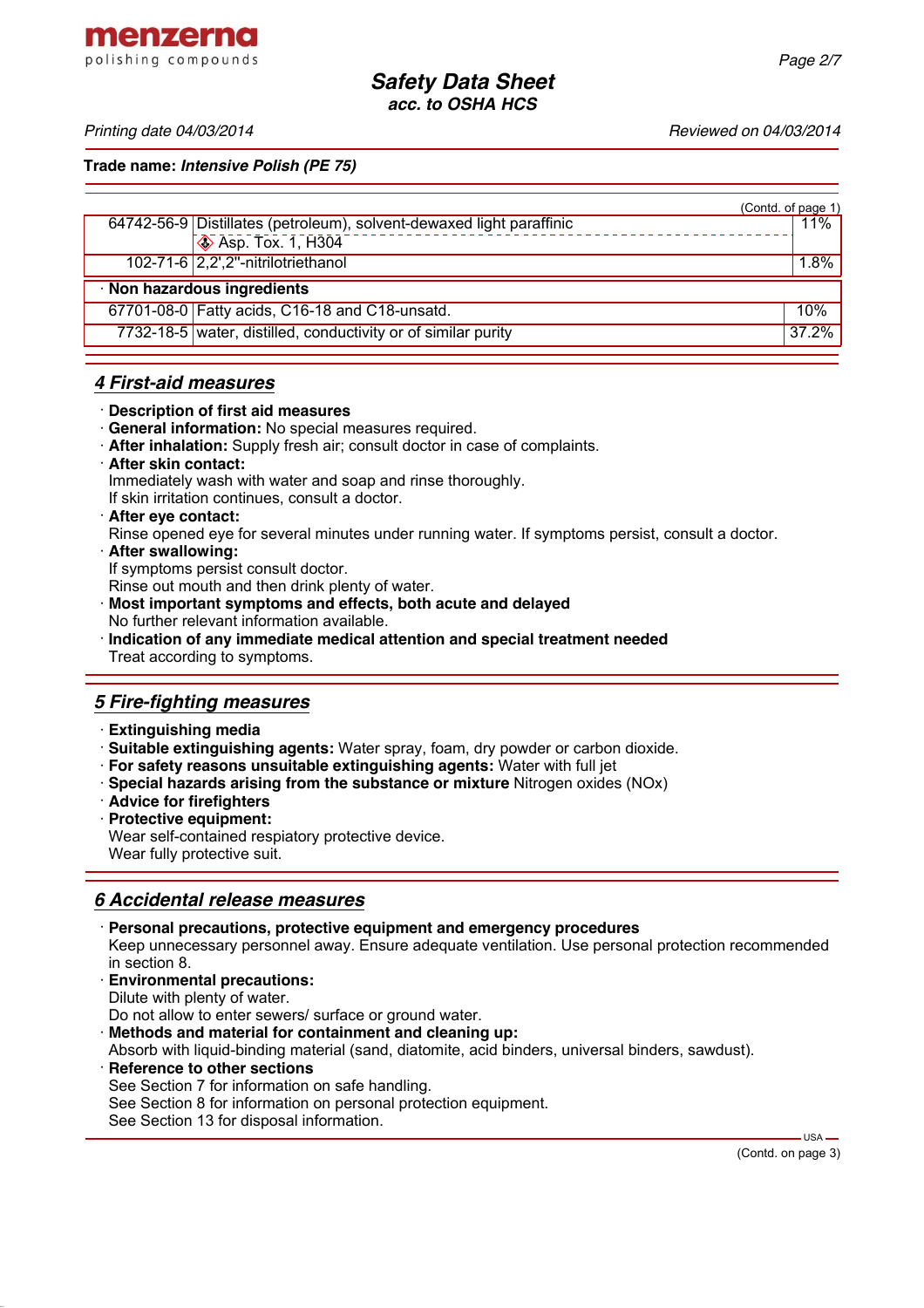*Printing date 04/03/2014 Reviewed on 04/03/2014*

menzerna polishing compounds

**Trade name:** *Intensive Polish (PE 75)*

(Contd. of page 2)

## *7 Handling and storage*

- · **Precautions for safe handling** No special precautions are necessary if used correctly.
- · **Information about protection against explosions and fires:** No special measures required.
- · **Conditions for safe storage, including any incompatibilities**
- · **Storage:**
- · **Requirements to be met by storerooms and receptacles:**
- Store in a well-ventilated place. Storage temperature: between 15 °C and 25 °C.
- · **Information about storage in one common storage facility:** Not required.
- · **Further information about storage conditions:** None.
- · **Specific end use(s)** No further relevant information available.

## *8 Exposure controls/personal protection*

· **Additional information about design of technical systems:** No further data; see item 7.

| Control parameters                                                     |                                                                                                                  |  |  |
|------------------------------------------------------------------------|------------------------------------------------------------------------------------------------------------------|--|--|
| Components with limit values that require monitoring at the workplace: |                                                                                                                  |  |  |
| 1344-28-1 aluminium oxide                                              |                                                                                                                  |  |  |
|                                                                        | PEL Long-term value: 15 <sup>*</sup> ; 15 <sup>**</sup> mg/m <sup>3</sup><br>*Total dust; ** Respirable fraction |  |  |
| <b>REL</b>                                                             | Long-term value: 10* 5** mg/m <sup>3</sup><br>*Total dust **Respirable fraction                                  |  |  |
| TLV                                                                    | Long-term value: $1*$ mg/m <sup>3</sup><br>as AI; *as respirable fraction                                        |  |  |
| 64742-56-9 Distillates (petroleum), solvent-dewaxed light paraffinic   |                                                                                                                  |  |  |
|                                                                        | TWA Long-term value: 5 mg/m <sup>3</sup>                                                                         |  |  |
|                                                                        | 102-71-6 2,2',2"-nitrilotriethanol                                                                               |  |  |
| TLV                                                                    | Long-term value: 5 mg/m <sup>3</sup>                                                                             |  |  |

· **Additional information:** The lists that were valid during the creation were used as basis.

#### · **Exposure controls**

- · **Personal protective equipment:**
- · **General protective and hygienic measures:**
- The usual precautionary measures for handling chemicals should be followed.
- · **Breathing equipment:** Not necessary if room is well-ventilated.
- · **Protection of hands:**

Protective gloves are recommended.

The glove material has to be impermeable and resistant to the product/ the substance/ the preparation. Due to missing tests no recommendation to the glove material can be given for the product/ the preparation/ the chemical mixture.

Selection of the glove material on consideration of the penetration times, rates of diffusion and the degradation

#### · **Material of gloves**

The selection of the suitable gloves does not only depend on the material, but also on further marks of quality and varies from manufacturer to manufacturer. As the product is a preparation of several substances, the resistance of the glove material can not be calculated in advance and has therefore to be checked prior to the application.

**Penetration time of glove material** 

The exact break through time has to be found out by the manufacturer of the protective gloves and has to be observed.

· **Eye protection:** Safety glasses

(Contd. on page 4) USA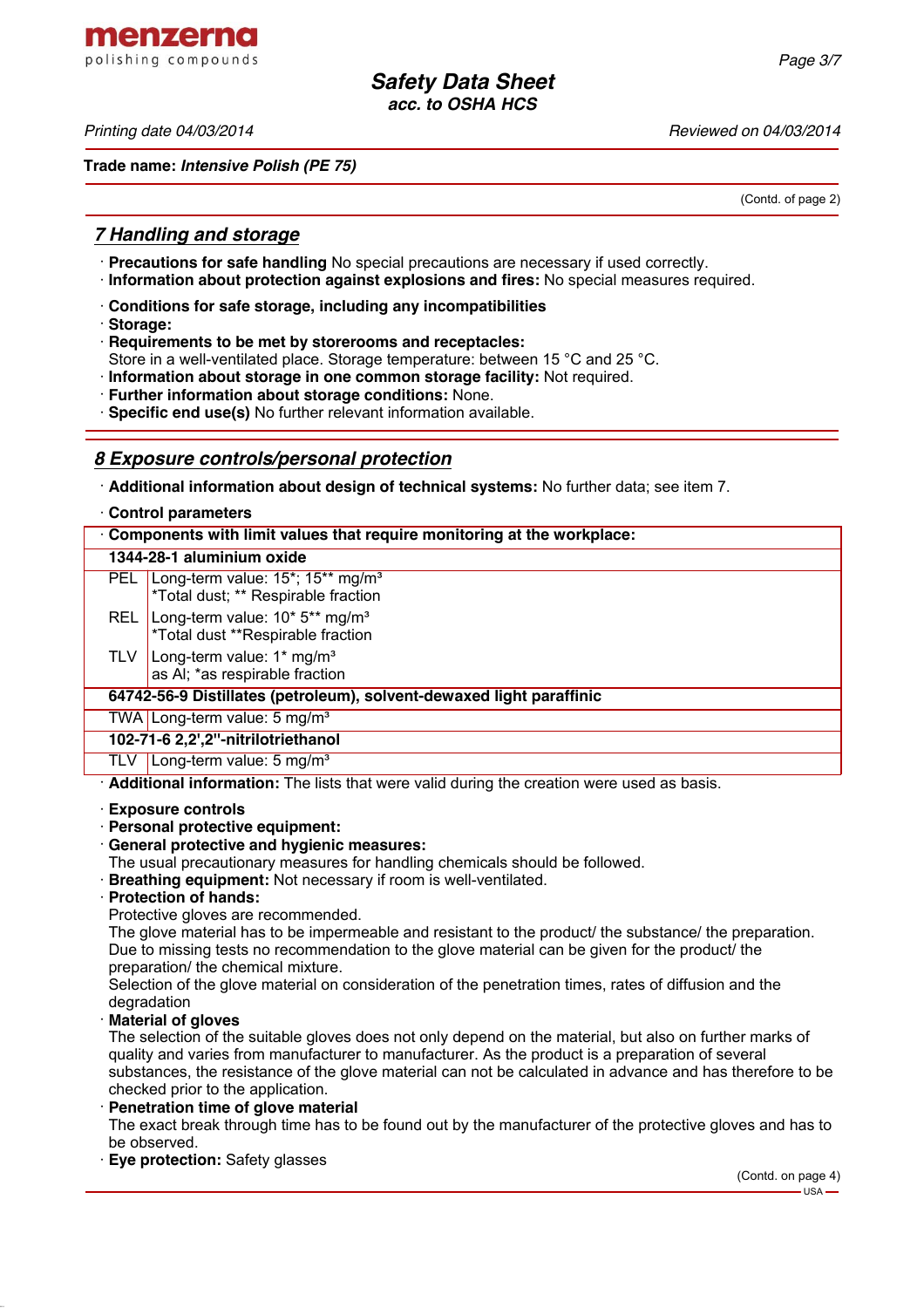*Printing date 04/03/2014 Reviewed on 04/03/2014*

**Trade name:** *Intensive Polish (PE 75)*

· **Body protection:** Protective work clothing

# *9 Physical and chemical properties*

| Information on basic physical and chemical properties<br><b>General Information</b><br>· Appearance: |                                               |
|------------------------------------------------------------------------------------------------------|-----------------------------------------------|
| Form:                                                                                                | Suspension                                    |
| Color:                                                                                               | White                                         |
| · Odor:                                                                                              | Characteristic                                |
| Odour threshold:                                                                                     | Not determined.                               |
| $\cdot$ pH-value at 20 °C (68 °F):                                                                   | > 7                                           |
| Change in condition<br><b>Melting point/Melting range:</b><br><b>Boiling point/Boiling range:</b>    | Undetermined.<br>$> 100 °C$ ( $> 212 °F$ )    |
| · Flash point:                                                                                       | $> 100 °C$ ( $> 212 °F$ )                     |
| · Flammability (solid, gaseous):                                                                     | Not applicable.                               |
| Decomposition temperature:                                                                           | Not determined.                               |
| · Auto igniting:                                                                                     | Product is not selfigniting.                  |
| Danger of explosion:                                                                                 | Product does not present an explosion hazard. |
| $\cdot$ Density at 20 °C (68 °F):                                                                    | 1.3 $g/cm^3$ (10.849 lbs/gal)                 |
| · Relative density                                                                                   | Not determined.                               |
| · Vapour density                                                                                     | Not determined.                               |
| <b>Evaporation rate</b>                                                                              | Not determined.                               |
| · Solubility in / Miscibility with                                                                   |                                               |
| Water:                                                                                               | Partly miscible.                              |
| · Partition coefficient (n-octanol/water): Not determined.                                           |                                               |
| · Viscosity:<br>Dynamic:                                                                             | Not determined.                               |
| Kinematic at 40 °C (104 °F):                                                                         | $> 20.5$ mm <sup>2</sup> /s                   |
| Other information                                                                                    | No further relevant information available.    |
|                                                                                                      |                                               |

## *10 Stability and reactivity*

· **Reactivity** None under normal conditions.

· **Chemical stability**

· **Thermal decomposition / conditions to be avoided:**

No decomposition if used according to specifications.

· **Possibility of hazardous reactions** No dangerous reactions known.

· **Conditions to avoid** No further relevant information available.

· **Incompatible materials:** No further relevant information available.

· **Hazardous decomposition products:** No dangerous decomposition products known.

(Contd. on page 5)

 $-$  USA  $-$ 

(Contd. of page 3)

menzerna polishing compounds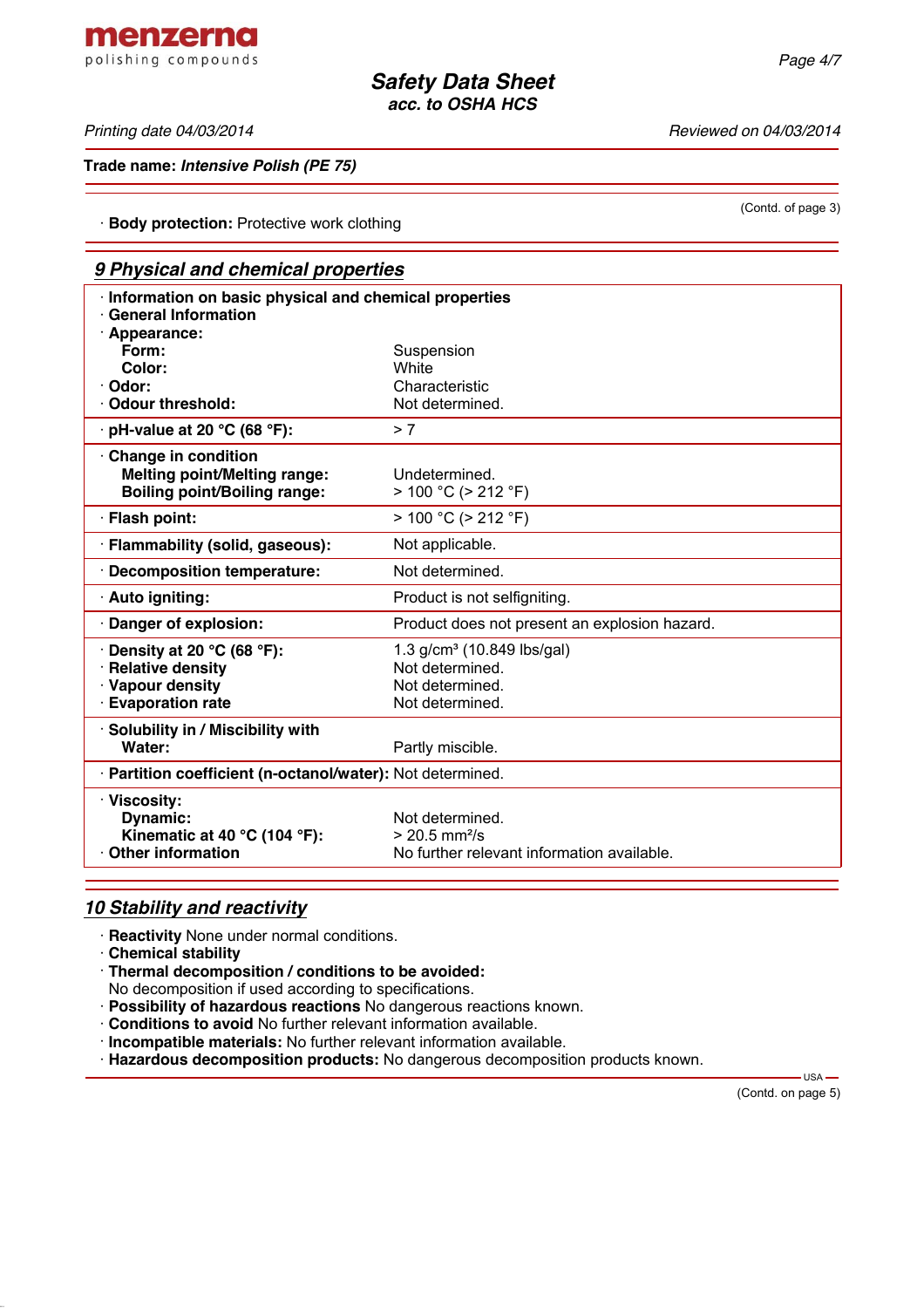menzerna polishing compounds

*Printing date 04/03/2014 Reviewed on 04/03/2014*

**Trade name:** *Intensive Polish (PE 75)*

(Contd. of page 4)

 $-$ USA $-$ 

## *11 Toxicological information*

- · **Information on toxicological effects**
- · **Acute toxicity:**
- · **Primary irritant effect:**
- · **on the skin:** No irritant effect.
- · **on the eye:** No irritating effect.
- · **Sensitization:** No sensitizing effects known.
- · **Additional toxicological information:**

The product is not subject to classification according to internally approved calculation methods for preparations:

When used and handled according to specifications, the product does not have any harmful effects according to our experience and the information provided to us.

# *12 Ecological information*

- · **Toxicity**
- · **Aquatic toxicity:** No further relevant information available.
- · **Persistence and degradability** No further relevant information available.
- · **Bioaccumulative potential** No further relevant information available.
- · **Mobility in soil** No further relevant information available.
- · **Additional ecological information:**
- · **General notes:**

Water hazard class 1 (Self-assessment): slightly hazardous for water

Do not allow undiluted product or large quantities of it to reach ground water, water course or sewage system.

- · **Results of PBT and vPvB assessment**
- · **PBT:** Not applicable.
- · **vPvB:** Not applicable.
- · **Other adverse effects** No further relevant information available.

## *13 Disposal considerations*

- · **Waste treatment methods**
- · **Recommendation:** Must be specially treated adhering to official regulations.
- · **Uncleaned packagings:**
- · **Recommendation:** Disposal must be made according to official regulations.
- · **Recommended cleansing agent:** Water, if necessary with cleansing agents.

## *14 Transport information*

| · UN-Number<br>· DOT, ADR, ADN, IMDG, IATA           | Void |                    |
|------------------------------------------------------|------|--------------------|
| UN proper shipping name<br>DOT, ADR, ADN, IMDG, IATA | Void |                    |
| · Transport hazard class(es)                         |      |                    |
| DOT, ADR, ADN, IMDG, IATA<br>· Class                 | Void |                    |
| · Packing group<br>DOT, ADR, IMDG, IATA              | Void |                    |
|                                                      |      | (Contd. on page 6) |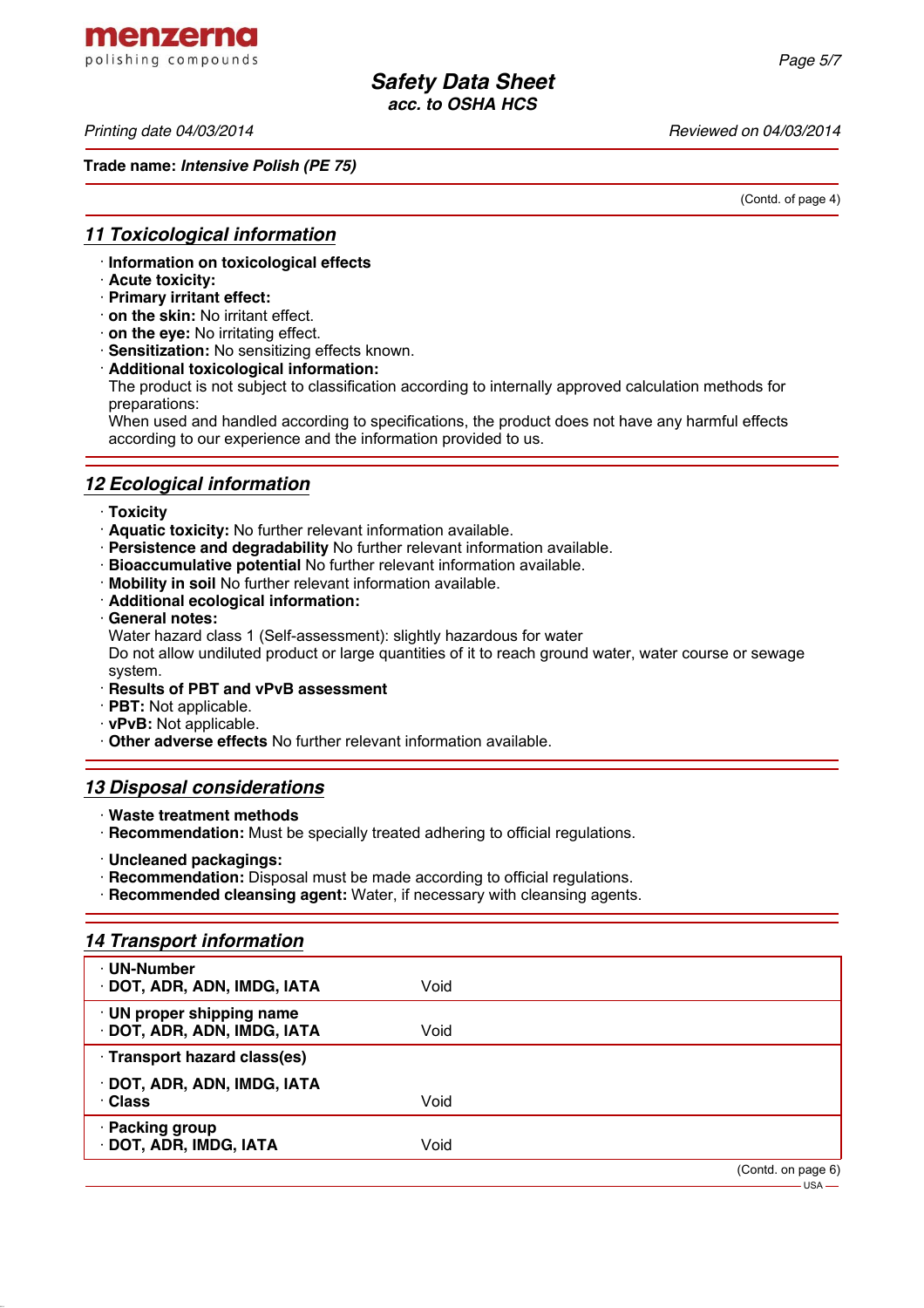menzerna polishing compounds

**Trade name:** *Intensive Polish (PE 75)*

| <b>Environmental hazards:</b><br><b>Marine pollutant:</b><br>No<br>· Special precautions for user<br>Not applicable.<br>Transport in bulk according to Annex II of | (Contd. of page 5) |
|--------------------------------------------------------------------------------------------------------------------------------------------------------------------|--------------------|
|                                                                                                                                                                    |                    |
|                                                                                                                                                                    |                    |
| <b>MARPOL73/78 and the IBC Code</b><br>Not applicable.                                                                                                             |                    |
| UN "Model Regulation":<br>-                                                                                                                                        |                    |

# *15 Regulatory information*

· **Safety, health and environmental regulations/legislation specific for the substance or mixture** Regulation 1907/2006/EC, REACH concerning the Registration, Evaluation, Authorisation and Restriction of Chemicals. Regulation 453/2010/EU, REACH as amended. Regulation 1272/2008/EC, on Classification, Labelling and Packaging of substances and mixtures.

· **Sara**

| · Sara                                                             |    |
|--------------------------------------------------------------------|----|
| Section 355 (extremely hazardous substances):                      |    |
| None of the ingredients is listed.                                 |    |
| · Section 313 (Specific toxic chemical listings):                  |    |
| None of the ingredients is listed.                                 |    |
| TSCA (Toxic Substances Control Act):                               |    |
| All ingredients are listed.                                        |    |
| Proposition 65                                                     |    |
| <b>Chemicals known to cause cancer:</b>                            |    |
| None of the ingredients is listed.                                 |    |
| Chemicals known to cause reproductive toxicity for females:        |    |
| None of the ingredients is listed.                                 |    |
| Chemicals known to cause reproductive toxicity for males:          |    |
| None of the ingredients is listed.                                 |    |
| Chemicals known to cause developmental toxicity:                   |    |
| None of the ingredients is listed.                                 |    |
| · Carcinogenic categories                                          |    |
| <b>EPA (Environmental Protection Agency)</b>                       |    |
| None of the ingredients is listed.                                 |    |
| · TLV (Threshold Limit Value established by ACGIH)                 |    |
| 1344-28-1 aluminium oxide                                          | A4 |
| · NIOSH-Ca (National Institute for Occupational Safety and Health) |    |
| None of the ingredients is listed.                                 |    |
| <b>OSHA-Ca (Occupational Safety &amp; Health Administration)</b>   |    |
| None of the ingredients is listed.                                 |    |
| <b>GHS label elements Void</b>                                     |    |
| · Hazard pictograms Void<br>. <b>Signal word</b> Void              |    |

**Signal word** Void · **Hazard statements** Void

· **Chemical safety assessment:** A Chemical Safety Assessment has not been carried out.

USA